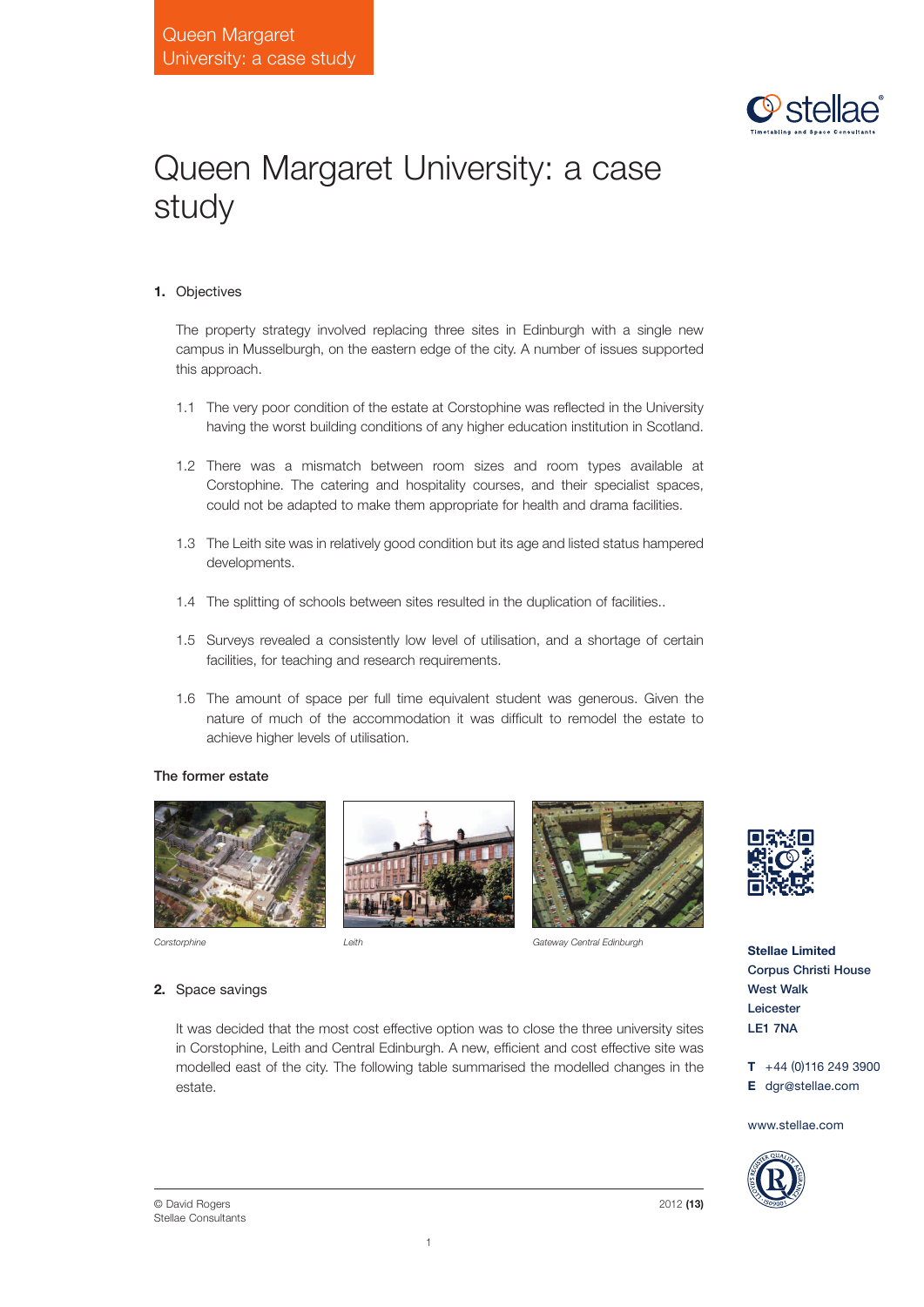| <b>Type of space</b> | Current estate m <sup>2</sup> | Planned campus m <sup>2</sup> | Difference m <sup>2</sup> | Difference % |
|----------------------|-------------------------------|-------------------------------|---------------------------|--------------|
| <b>Total NIA</b>     | 26,519                        | 18.379                        | $-8.140$                  | $-30.7$      |
| <b>Total GIA</b>     | 33.046                        | 24,165                        | $-8.881$                  | $-26.9$      |
| NIA per student      | 7.9                           | 4.5                           | $-3.4$                    | - 43.0       |
| GIA per student      | 9.7                           | 5.9                           | - 3.8                     | $-39.2$      |

Changes in space resources and space utilisation levels have generated significant financial savings.

#### The new campus



*The Main Building The Learning Centre*

#### **3.** Financial savings

The unique space modelling system developed by Stellae has enabled the improved use of space resources and the generation of substantial financial savings.

- 3.1 The gross internal area of the university was reduced by 31%, from 33,046 to 24,165 square metres. The space reduction represents an estimated saving of £23.9 million in capital costs.
- 3.2 The saved space costs associated with the new university estate are estimated at £1.8 million per year.
- 3.3 Space utilisation has increased significantly. The university has become one of the most space efficient in the higher education sector on the basis of its current student enrolments. Student numbers could be increased by 30% based on the extension of the teaching week.

In 2004 the space utilisation level of the Corstorphine and Leith sites was 17%. The introduction of the recommended timetabling software has enabled the surveyed space utilisation level of the entire university to increase to 42%. The improved use of space resources has had a major impact on the required income per used workplace.